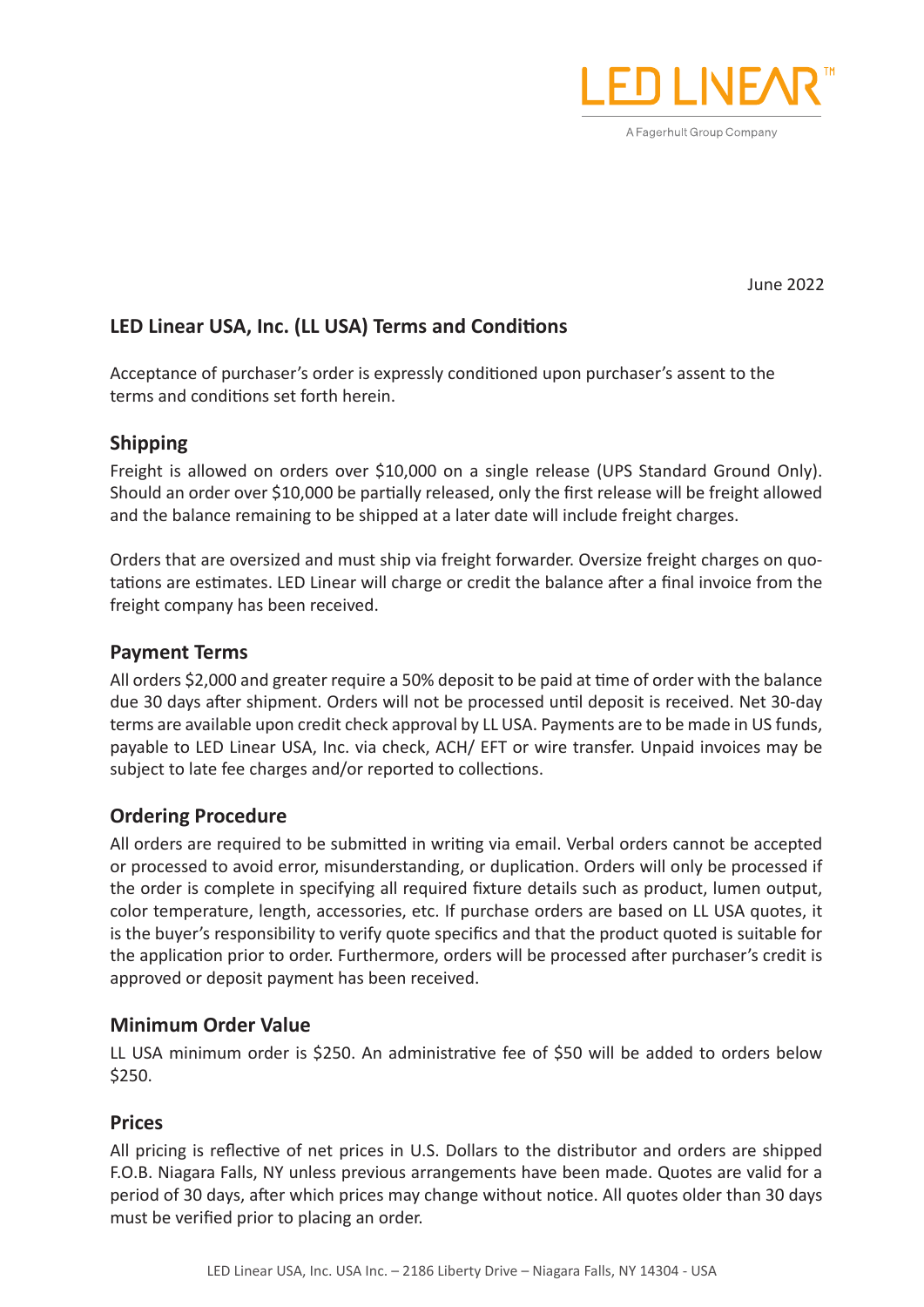

## **Product Specifications**

For manufacturing and/or improvement, LL USA reserves the right to change, at any time and without notice, the technical and/or design specifications of any product. Please always refer to www.ledlinearusa.com to review the latest technical product specification prior to placing an order.

## **Taxes**

Any and all state, or government taxes are the responsibility of the buyer. No sale will be made without a valid tax-exempt certificate on file at LL USA.

## **Order Confirmation and Shipping Dates**

LL USA confirms all customer purchase orders with a confirmation including an ESTIMATED shipping date and should therefore not be considered a fixed or guaranteed date. Orders may not be cancelled for failure to meet estimated delivery date. If an order confirmation is not received within 5 business days, please assume the purchase order was not received by LL USA and please contact your LL USA representative.

## **Storage**

For storage of orders ready to ship beyond one month after notice of readiness for dispatch was given, a storage fee equal to 5% of the order value will be charged monthly until shipped.

## **Cancellation Policy**

The majority of LL USA lighting fixtures are custom made to order. Custom made orders cannot be cancelled after an order confirmation with an estimated delivery date has been provided. Refer to Administrative Fees Summary for further information.

## **Claims**

All claims for quality failures, damages or missing parts must be made within 5 business days of receipt of shipment.

As shipping is F.O.B Niagara Falls, NY, risk of shipping goes over to the buyer as soon as the material goes over to the shipper and leaves our facility. Lost items in shipping need to be reported to LL USA within 7 days after shipment.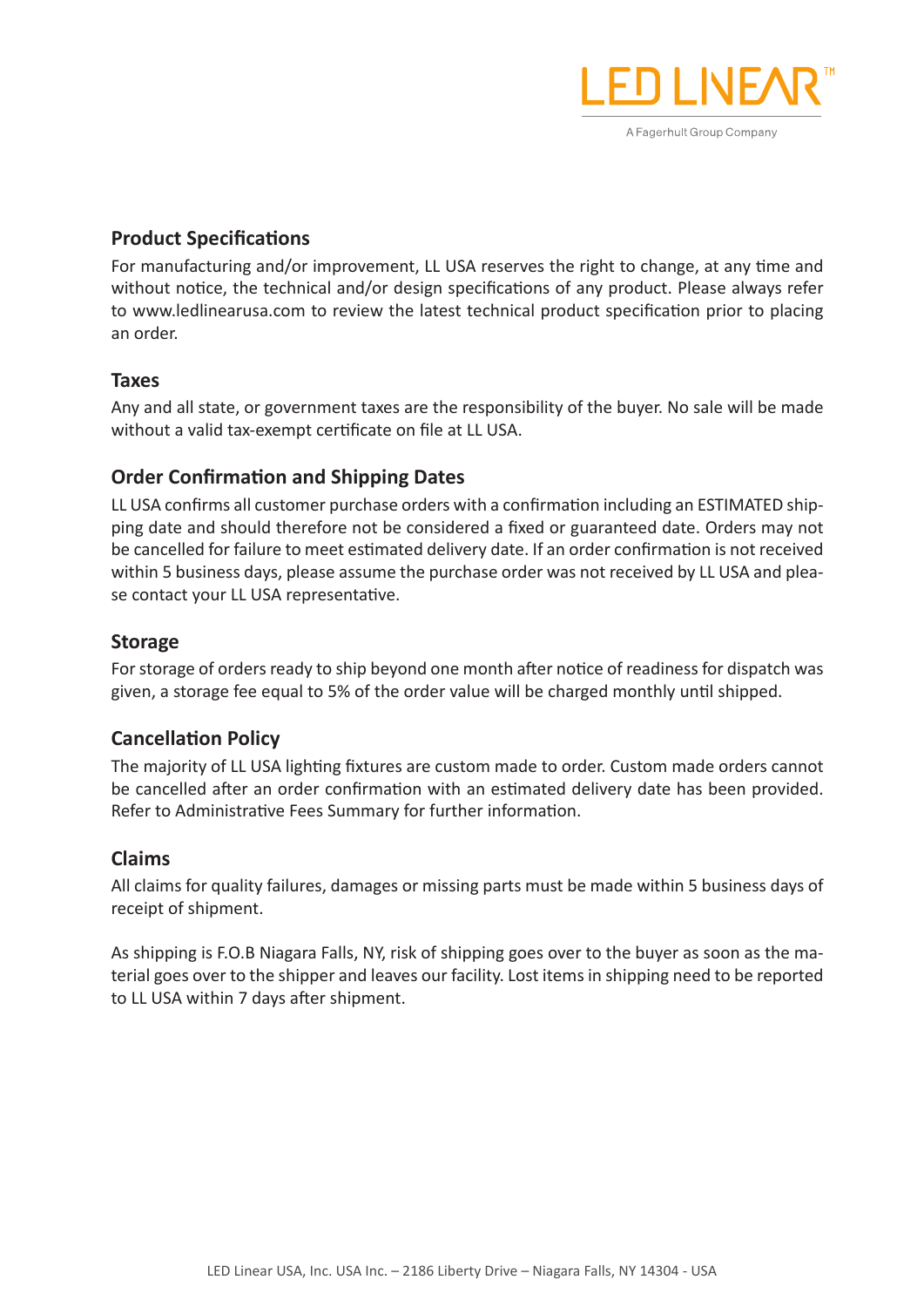

#### **Returns**

No return of goods will be accepted without written consent, a Return Goods Authorization (RGA) number and shipping instructions from LL USA. This applies to returns of non-defective and defective merchandise. Returns for defective merchandise are regulated by the LL USA warranty policy. Non defective light fixtures manufactured to order cannot be returned. Standard items have a 30%. There is a 50% restocking fee for 24V power supplies if they are returned in new, sellable condition, in original packaging without any markings on them. Products that are returned damaged or in non-sellable condition will not be credited. Shipping costs of returned products are the responsibility of the returning party. Refer to Administrative Fees Summary for further information.

## **Warranty**

LL USA products are warranted for:

- Three (3) years for IP67 encapsulated products used in exterior applications.
- Seven (7) years for all interior products including IP67 fixtures used for interior applications.
- Five (5) years for drivers and controllers.

This warranty covers only properly installed LL USA product used under specified conditions with an annual usage of < 5,000 hours. For the duration of the warranty period, LL USA will, at its option, repair or replace without charge, defective products, provided they are returned to the factory and our inspection determines the unit to be defective under the terms of this warranty. Replacements require a replacement purchase order. Possible credit will be granted after factory inspection if product found defective and not damaged by the customer. Repair or replacement, as stated above, shall constitute the purchaser's exclusive warranty, which does not extend to transportation, installation, labor, or any other charges; nor does it apply to any equipment of another manufacturer used in conjunction with LL USA. The warranty described herein is in lieu of any other warranty, expressed or implied, including but not limited to, any implied warranty of merchantability or fitness for a particular purpose. LL USA liability under this guarantee shall be limited to repair or replacement and the purchaser agrees that no other remedy (including, but not limited to, incidental or consequential damage for lost profits, lost sales, injury to person or property, or any other incidental or consequential loss) shall be available to purchaser.